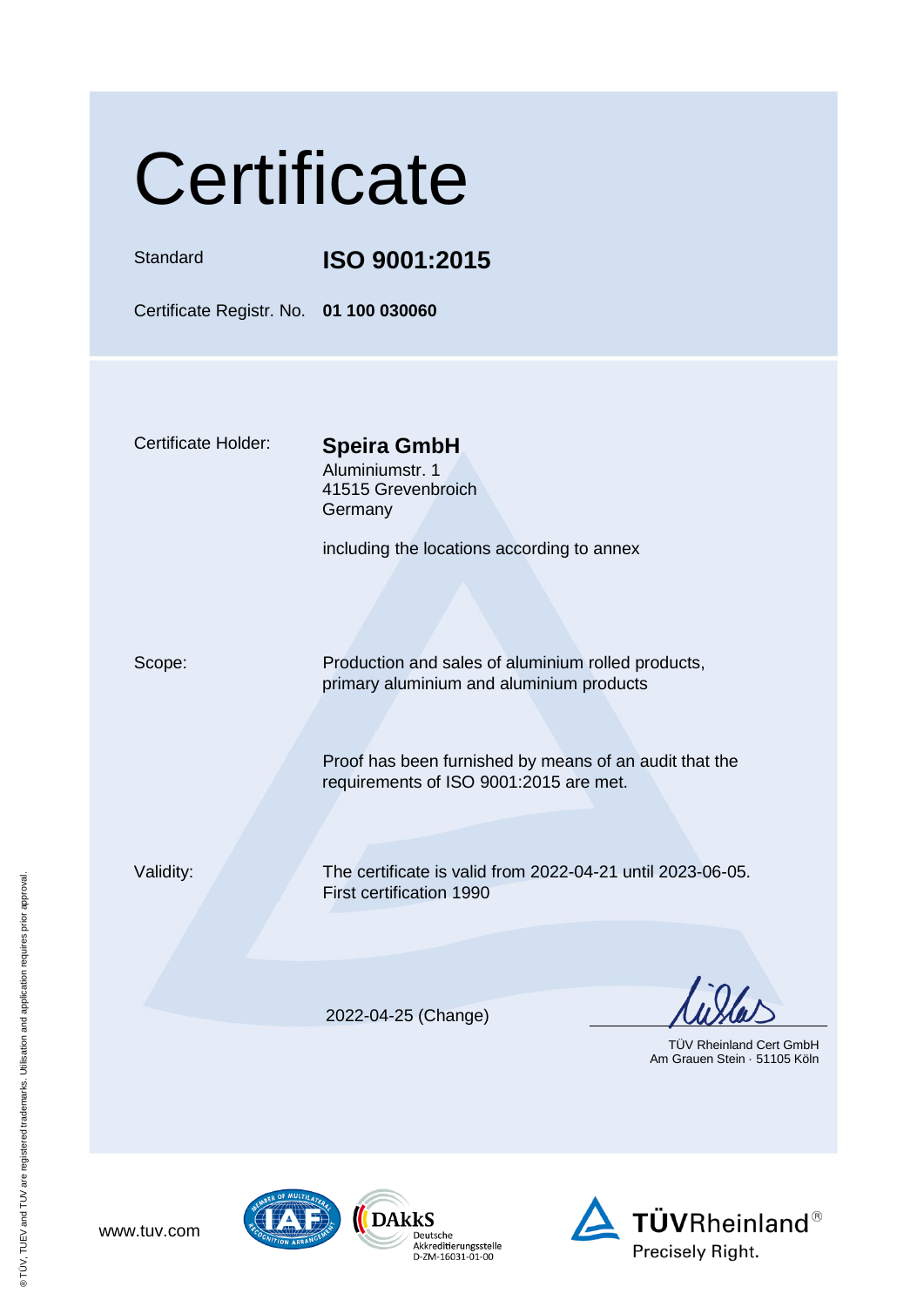## Annex to certificate

Standard **ISO 9001:2015** 

Certificate Registr. No. **01 100 030060**

| No. | <b>Location</b>                                                            | <b>Scope</b>                                                                |
|-----|----------------------------------------------------------------------------|-----------------------------------------------------------------------------|
| /01 | c/o Speira GmbH<br>Aluminiumstr. 1<br>41515 Grevenbroich<br>Germany        | Production and sales of aluminium rolled<br>products and aluminium products |
| /02 | c/o Speira Dormagen GmbH<br>Sachtlebenstr, 46<br>41541 Dormagen<br>Germany | Slitting of aluminium rolled products                                       |
| /04 | c/o Speira GmbH<br>Aluminiumstr.<br>21129 Hamburg<br>Germany               | Production and sales of aluminium rolled<br>products and aluminium products |
| /05 | c/o Speira AS<br>Hydrovegen 160<br>4265 Håvik<br>Norway                    | Production and sales of aluminium rolled<br>products and aluminium products |
| /06 | c/o Speira GmbH<br>Koblenzer Str. 122<br><b>41468 Neuss</b><br>Germany     | Production and sales of primary aluminium<br>and aluminium products         |
| /08 | c/o Speira AS<br>Weidemannsgate 8<br>3080 Holmestrand<br>Norway            | Production and sales of aluminium rolled<br>products and aluminium products |

Page 1 of 2